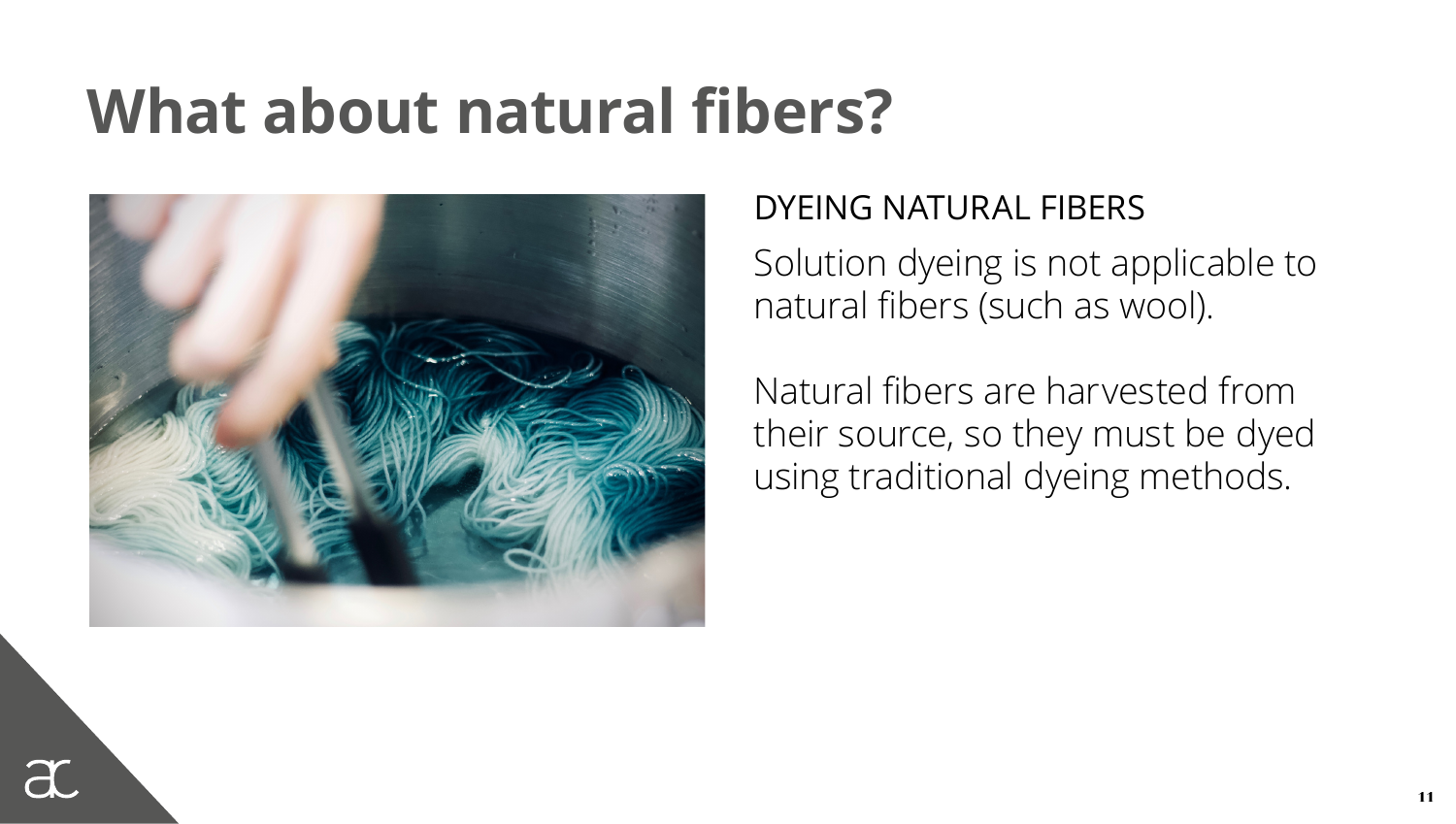## **Why does Solution-dyed matter?**

#### BECAUSE THE COLOUR IS PART OF THE FIBER

**8** When a fiber is dyed postproduction (as in traditional dye methods), the dye soaks into the fiber and fills the fiber's cells. There will always be cells in the fiber that did not absorb the dye.

### The story of the radish and the carrot





**Radish:** Traditionaldyed fiber where the colour is on the exterior but does not go through.

**Carrot:** Solution dyed fiber which has colour throughout.